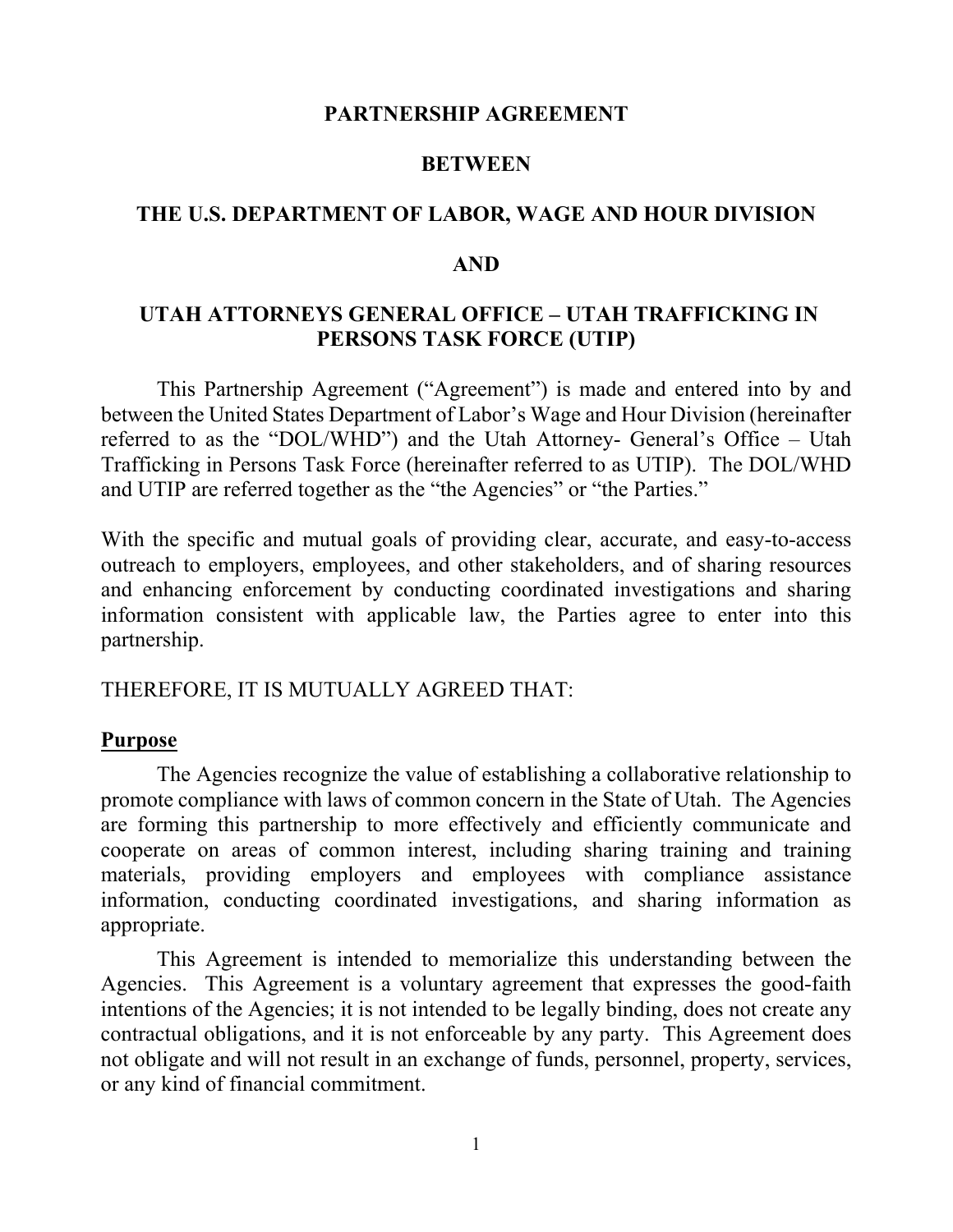#### **Agency Responsibilities**

The DOL/WHD is responsible for administering and enforcing a wide range of labor laws, including the Fair Labor Standards Act, the Family and Medical Leave Act, the Migrant and Seasonal Agricultural Worker Protection Act, worker protections provided in several temporary visa programs, and the prevailing wage requirements of the Davis-Bacon and Related Acts and the Service Contract Act. DOL enters into this MOU under the authority provided by 29 U.S.C. § 211(b), which authorizes DOL to cooperate with State agencies charged with the administration of State labor laws. Nothing in this agreement limits the DOL/WHD's enforcement of these and other statutes. The DOL/WHD Salt Lake District Office has jurisdiction over the States of Utah, Montana, and Wyoming.

The Utah Attorney General's office works to combat human trafficking through education campaigns, support of anti-human trafficking legislations, victim recovery, and advocacy. This is accomplished through grassroots and NGO efforts, partnerships with law enforcement officers and agencies, as well as work initiated by the Utah Attorney General's Office through the UTIP Task Force.

#### **Points of Contact**

- The Agencies will designate a contact person responsible for coordinating the partnership activities. The Agencies will notify each other in the event of the separation or long-term absence of their contact persons.
- The Agencies will designate a representative to meet monthly, (or more frequently as agreed by the Parties), to review areas of mutual concern and the terms and conditions of the partnership.

U.S. Department of Labor Wage Hour Division 60 E South Temple, Ste 575 Salt Lake City, UT 84111

Kevin Hunt District Director hunt.kevin@dol.gov 801 257-6567

Steve Glassford Outreach Specialist glassford.stephen@dol.gov jcaless@agutah.gov

Justice Division Office of the Utah Attorney General 5272 S College Dr, Suite 200 Murray, UT 84123

Craig Barlow Criminal Deputy/Director crbarlow@agutah.gov 801-281-1200

Joshua Caless Supervisor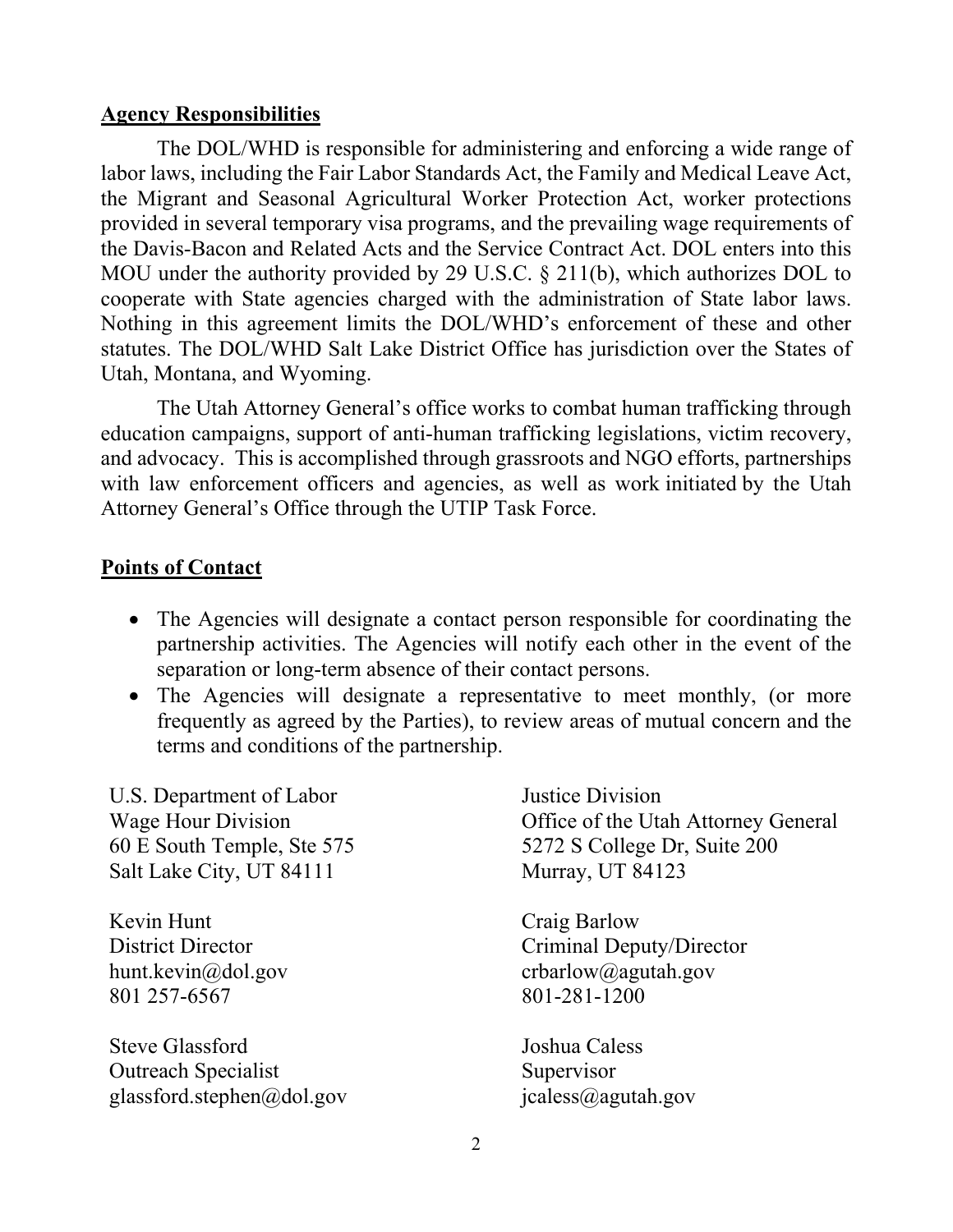801 257-6582 801-281-1200

## **Enforcement**

Where appropriate and to the extent allowable under law:

- The Agencies may conduct joint investigations periodically involving potential violations occurring within the State of Utah, if opportunity provides;
- The Agencies may assist each other with enforcement; and
- The Agencies may make referrals of potential violations of each other's statutes.

## **Effect of Agreement**

- This Agreement replaces and supersedes any previous Partnership Agreement between the parties.
- This Agreement does not authorize the expenditure or reimbursement of any funds. Nothing in this Agreement obligates the Parties to expend appropriations or enter into any contract or other obligation.
- By entering into this partnership, the Agencies do not imply an endorsement or promotion by either Party of the policies, programs, or services of the other.
- Nothing in this Agreement is intended to diminish or otherwise affect the authority of the Agencies to implement their respective statutory functions.
- This Agreement contains all the terms and conditions agreed upon by the Parties. No other understandings, oral or otherwise, regarding the subject matter of this agreement shall be deemed to exist or be binding upon the Parties. This Agreement is not intended to confer any right upon any private person or other third party.
- Nothing in this Agreement will be interpreted as limiting, superseding, or otherwise affecting the Parties' normal operations. This Agreement also does not limit or restrict the Parties from participating in similar activities or arrangement with other entities.
- All public materials bearing the UTIP name, logo, or seal must be approved in advance by the UTIP. All public materials bearing the DOL/WHD name, logo, or seal must be approved in advance by DOL/WHD. Any such materials that include the opinions, results, findings, and/or interpretations of data arising from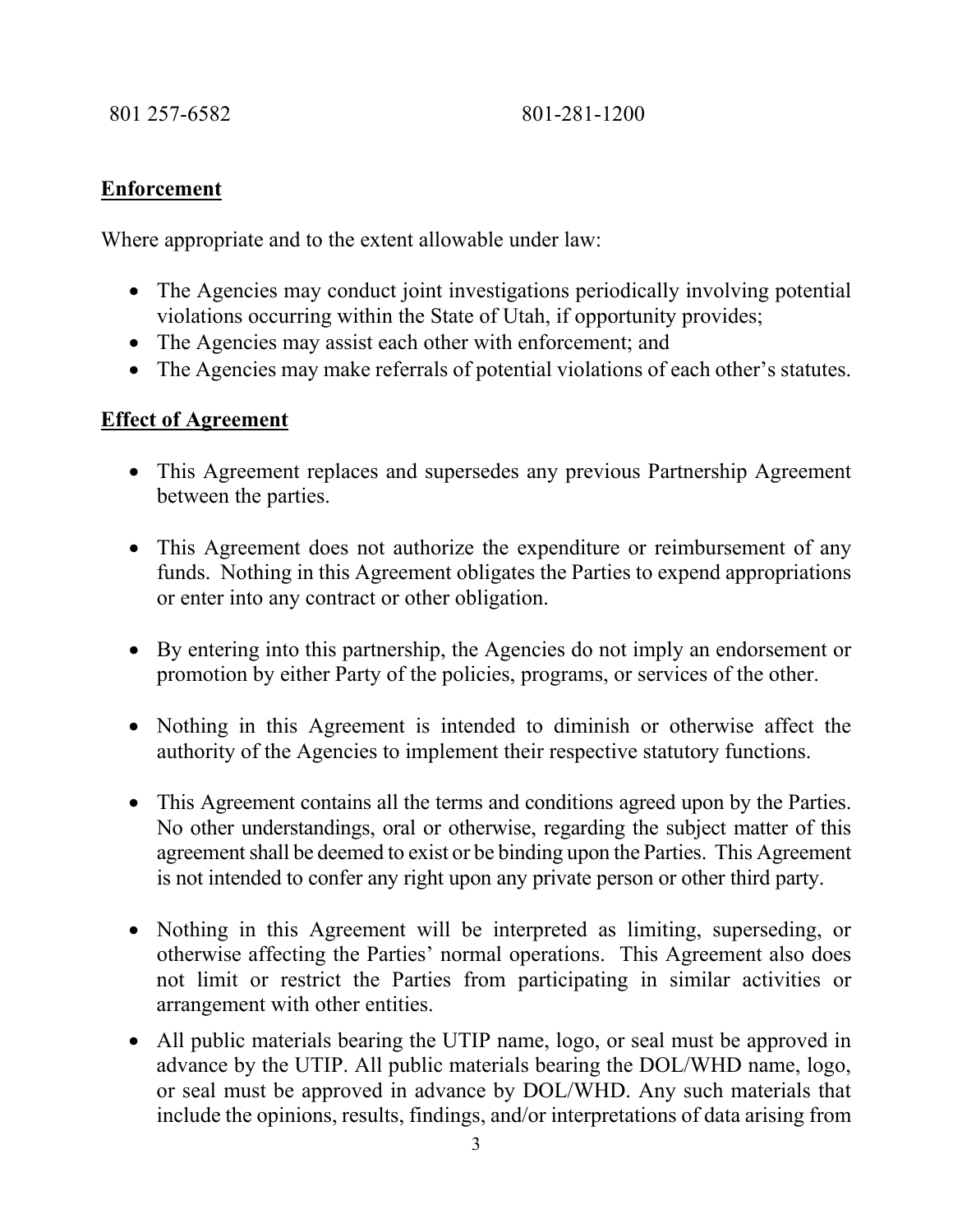the result of activities of the party carrying out the activity do not necessarily represent the opinions, interpretation, or policy of the other partner.

• This Agreement will be executed in full compliance with the *Privacy Act of 1974*, *the Freedom of Information Act, the Federal Records Act*, and any other applicable federal and Utah state laws.

## **Exchange of Information**

- It is the policy of the DOL/WHD and UTIP to cooperate with other government agencies to the fullest extent possible under the law, subject to the general limitation that any such cooperation must be consistent with each Agency's own statutory obligations and enforcement efforts. It is the Agencies' view that an exchange of information in cases in which both entities are proceeding on basically the same matter is to our mutual benefit. There is a need for the Agencies to provide information to other law enforcement bodies without waiving the privilege of otherwise protected material or making a public disclosure.
- Exchange of such information pursuant to this agreement is not a public disclosure under the Freedom of Information Act, 5 U.S.C. 552.
- When confidential information is exchanged, it will not be released to the public, or to any third party, without the express permission of the agency providing that information, except as required by law including, but not limited to, the Freedom of Information Act. Upon receipt of a public disclosure request, the Agencies agree to provide each other with notice of the request and an opportunity to pursue legal action to prevent the release of information.
- Confidential information means information that may be privileged or otherwise exempt from disclosure to the public or other unauthorized persons under state and federal statutes. Confidential information includes: the identities of persons who have given information to the Agencies in confidence or under circumstances in which confidentiality can be implied; any employee statements in the Agencies' enforcement files that were obtained under these conditions; internal opinions, policy statements, memoranda, and recommendations of federal or state personnel, including (but not limited to) investigators and supervisors; any records that would otherwise not be subject to disclosure under law as non-final, intra- or inter-agency documents; information or records covered by the attorney-client privilege and the attorney work-product privilege; personal information protected by any relevant law or regulation; individually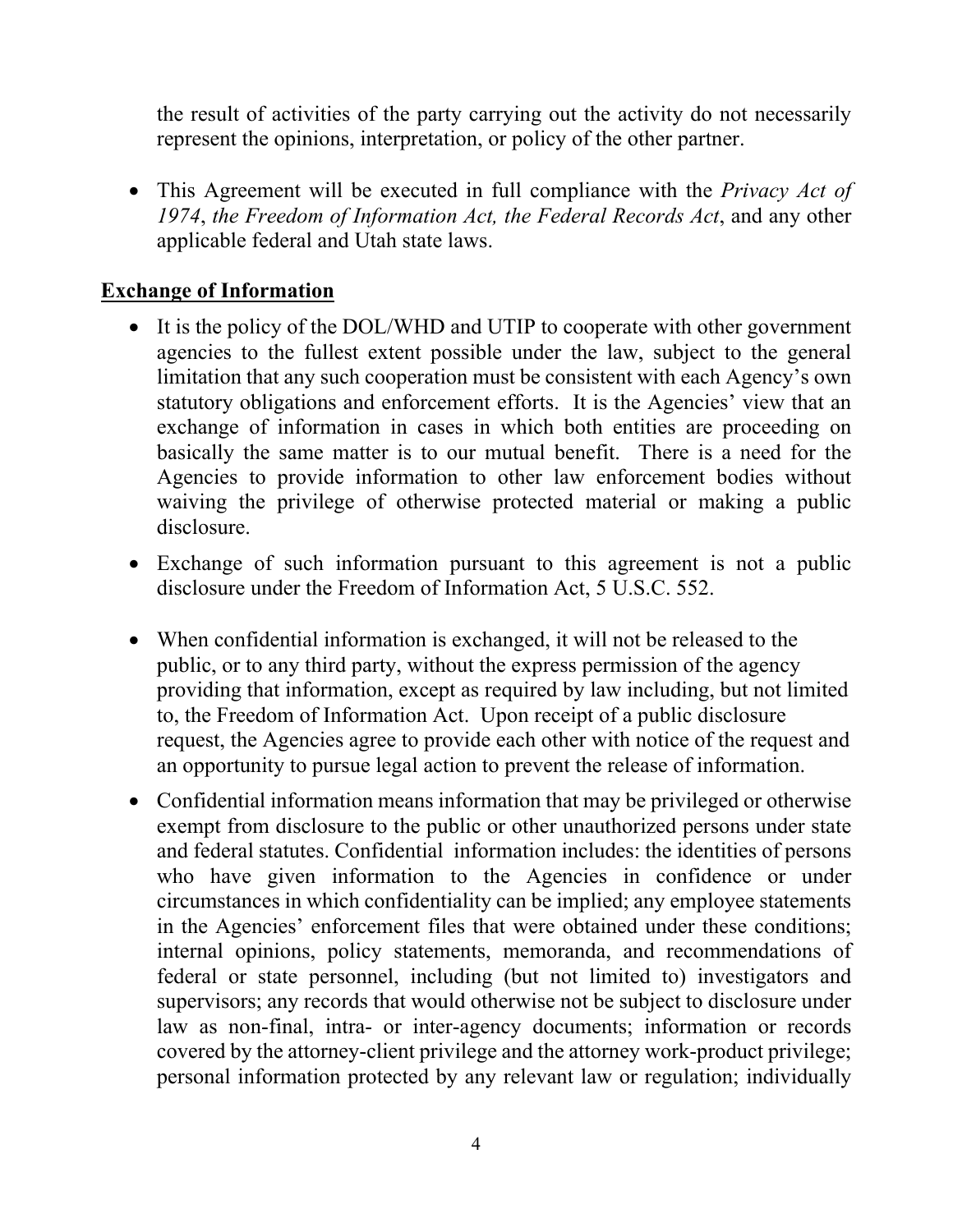identifiable health information; and confidential business information and trade secrets.

- When confidential information is exchanged it shall be used and accessed only for the limited purposes of carrying out activities pursuant to this Agreement as described herein. The information shall not be duplicated or redisclosed without the written authority of the Agency providing the information (hereinafter the "Donor Agency"), a court order, or as required by law, including the Freedom of Information Act.
- The Parties will notify one another upon commencement of litigation, a hearing, or other proceeding that may involve the release, through subpoena, introduction of written evidence, or testimony, of information exchanged under this Agreement subject to the limitations in the preceding paragraph.
- In the event that there is a public proceeding, such as a trial, in which certain records, such as confidential information, may be used or testimony of DOL/WHD's employees sought, DOL/WHD requires that UTIP notify DOL/WHD.
- Should either party receive a request or subpoena that would, fairly construed, seek production of privileged information that it received pursuant to this Agreement, the party receiving such a request or subpoena shall take reasonable measures, including but not limited to asserting the common interest privilege, to preclude or restrict the production of such information for ten (10) business days, and shall promptly notify the donor agency that such a request or subpoena has been received, so that the donor agency may file any appropriate objections or motions, or take any other appropriate steps, to preclude or condition the production of such information.
- Neither party shall have authority to waive any applicable privilege or doctrine on behalf of the other party, nor shall any waiver of an applicable privilege or doctrine by the conduct of one party be construed to apply to the other party.
- For information security purposes, information (including paper-based documents and electronic information such as emails and CDs) exchanged pursuant to this Agreement remains the responsibility of the Donor Agency while in transit. The Agencies agree to establish a communication protocol for notifying each Agency's designated contact person when information is sent to or received from that Agency, including information on the form of the transfer and the media type and quantity (when appropriate). An Agency expecting to receive information will notify the Donor Agency if the information is not received as of the next business date following the agreed upon delivery date.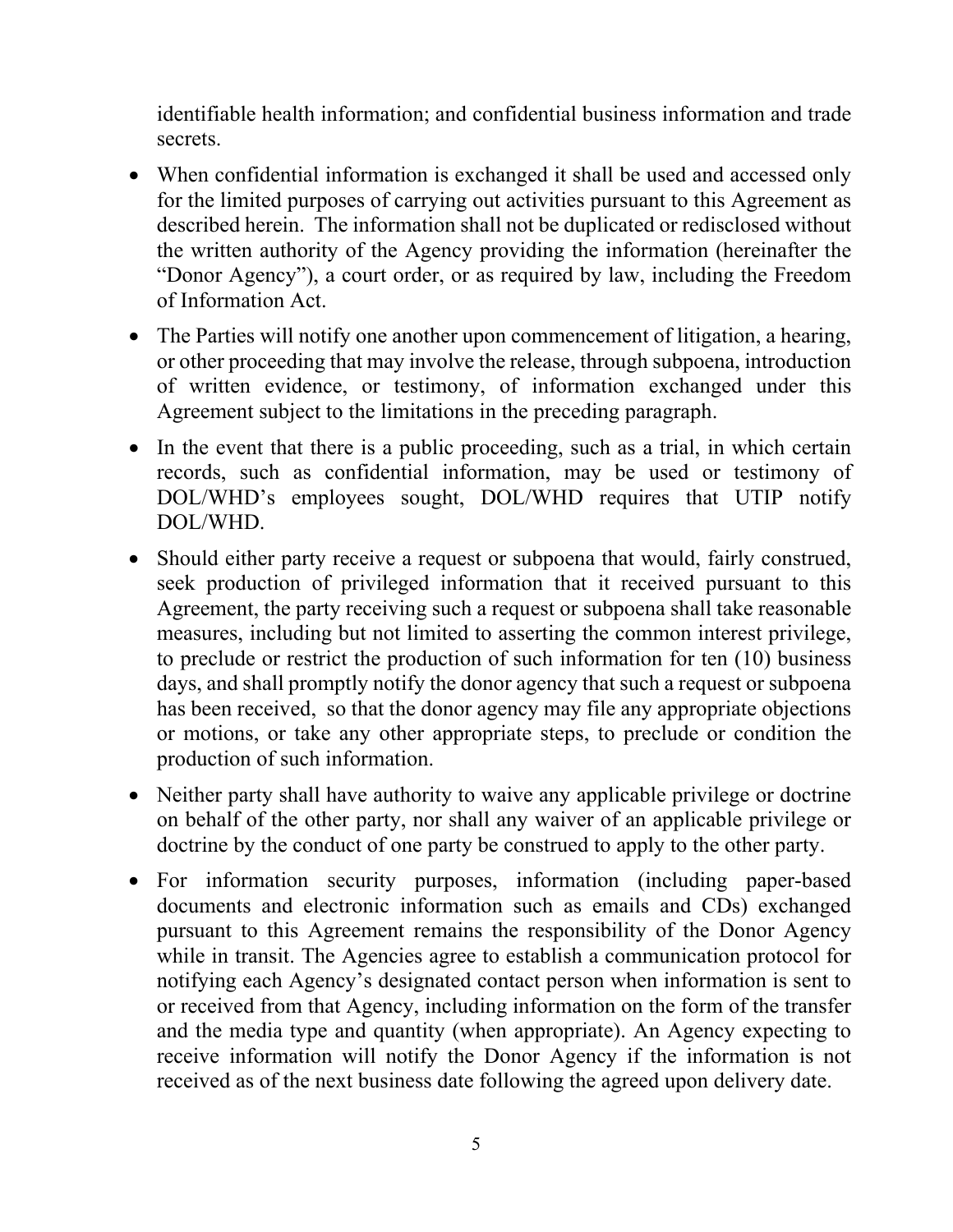- Confidential data will be destroyed no later than thirty (30) days after its use and may be transmitted via secure FTP. Use includes the time period required for compliance with federal records retention periods. Confidential data will not be electronically mailed, unless encrypted using approved encryption standards.
- For information security purposes, after an Agency receives information from the Donor Agency, the Donor Agency retains no responsibility for any security incidents, inadvertent disclosure, or the physical and information technology safeguards in place for protecting that information by the Agency that received it.
- However, in the event that the Agency receiving the information experiences a security incident or disaster that results in the suspected or confirmed inadvertent disclosure of the data exchanged pursuant to this Agreement, the Agency experiencing the incident or disaster will send formal written notification to the Donor Agency's designated contact person within three days after detection of the incident or disaster. The written notification will describe the security incident or disaster in detail including what data exchanged pursuant to this Agreement may have been inadvertently disclosed.
- At the conclusion of an investigation and prosecution by either party, the receiving agency will return any and all confidential information to the donor agency, except as required by law, including the Records Retention Act.

Subject to the foregoing constraints:

- The Agencies agree to exchange information on laws and regulations of common concern to the Agencies, to the extent practicable and appropriate.
- Where appropriate, the Agencies will exchange investigative leads, complaints, and referrals of possible violations, to the extent allowable by law and policy.
- The Agencies will exchange information (statistical data) on the incidence of violations in specific industries and geographic areas, if possible.
- Liability of the U.S. Government is governed by the Federal Torts Claims Act.

# **Resolution of Disagreements**

• Disputes arising under this Agreement will be resolved informally by discussions between Agency points of contact, or other officials designated by each Agency.

# **Period of Agreement**